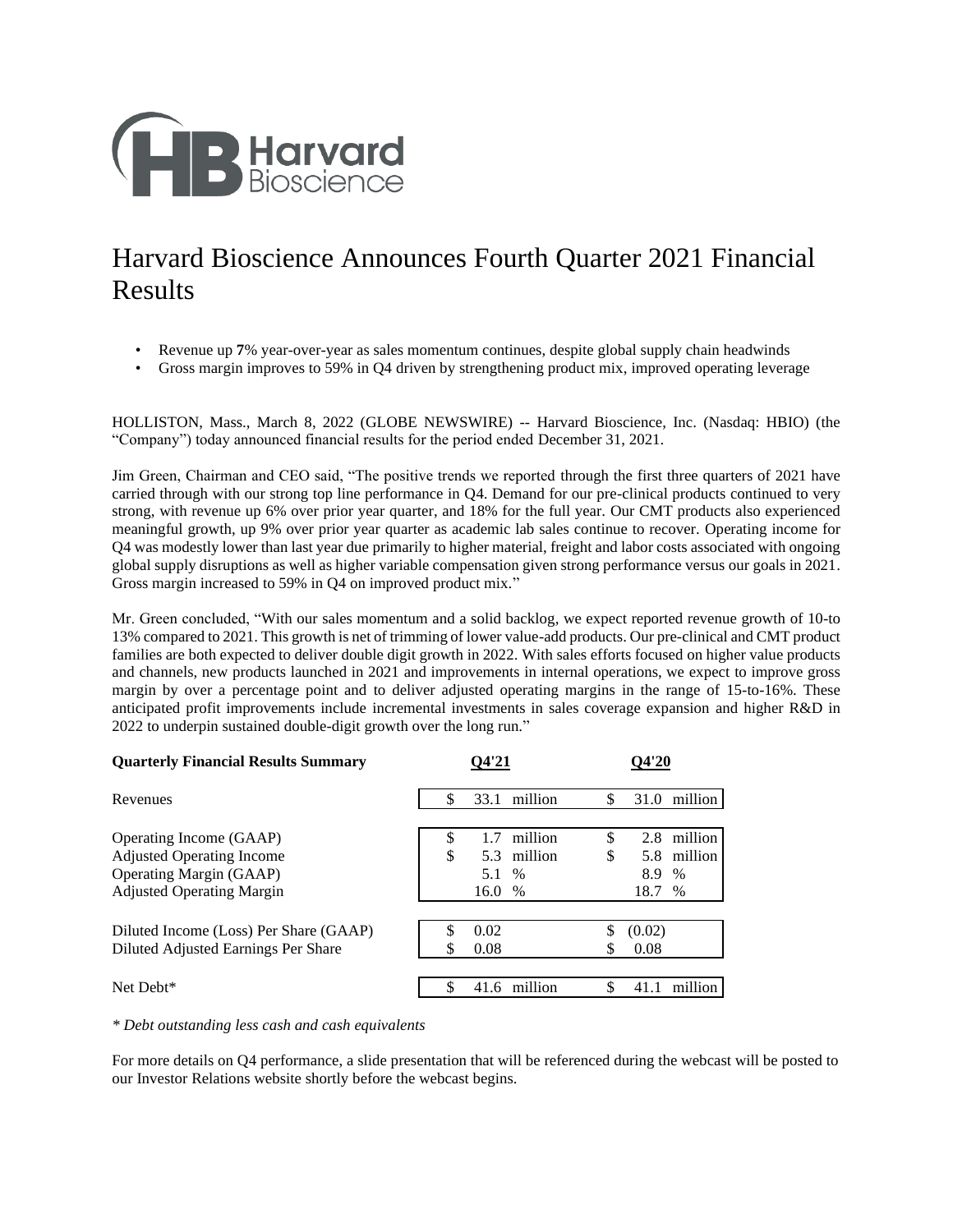Please refer to the exhibits below for a reconciliation of certain non-GAAP to GAAP financial measures, including operating income, net income and loss, diluted earnings per share and adjusted EBITDA. Please see "Use of Non-GAAP Financial Information" for additional information regarding our use of such adjusted financial information.

## **Webcast and Conference Call Details**

Harvard Bioscience will be hosting a conference call and webcast today at 8:00 a.m. Eastern Time. You can access the live conference call by dialing the following phone numbers: toll-free 1 (877) 303-7611 or international 1 (970) 315-0445 and referencing the conference ID# 1749525.

The conference call will be simultaneously webcast and can be accessed through the Harvard Bioscience website. To listen to the webcast, log on to the webcast at: http://investor.harvardbioscience.com/ and click on the Earnings Call icon.

## **Use of Non-GAAP Financial Information**

In this press release, we have included non-GAAP financial information including adjusted operating income, adjusted net income, adjusted diluted earnings per share, and adjusted EBITDA. We believe that this non-GAAP financial information provides investors with an enhanced understanding of the underlying operations of the business. For the periods presented, these non-GAAP financial measures have excluded certain expenses and income primarily resulting from purchase accounting or events that we do not believe are related to the underlying operations of the business such as amortization of intangibles related to acquisitions, costs related to acquisition, disposition and integration initiatives, impairment charges, severance, restructuring and other business transformation expenses, and stock-based compensation expense. They also exclude the tax impact of the reconciling items. This non-GAAP financial information approximates information used by our management to internally evaluate the operating results of the Company. Any non-GAAP financial statement information included herein are accompanied by a reconciliation to the nearest corresponding GAAP measure which are included as exhibits below in this press release.

The non-GAAP financial information provided in this press release should be considered in addition to, not as a substitute for, the financial information provided and presented in accordance with GAAP and may be different than other companies' non-GAAP financial information.

## **About Harvard Bioscience**

Harvard Bioscience is a leading developer, manufacturer and seller of technologies, products and services that enable fundamental research, discovery, and pre-clinical testing for drug development. Our customers range from renowned academic institutions and government laboratories, to the world's leading pharmaceutical, biotechnology and contract research organizations. With operations in North America, Europe, and China, we sell through a combination of direct and distribution channels to customers around the world.

For more information, please visit our website at www.harvardbioscience.com.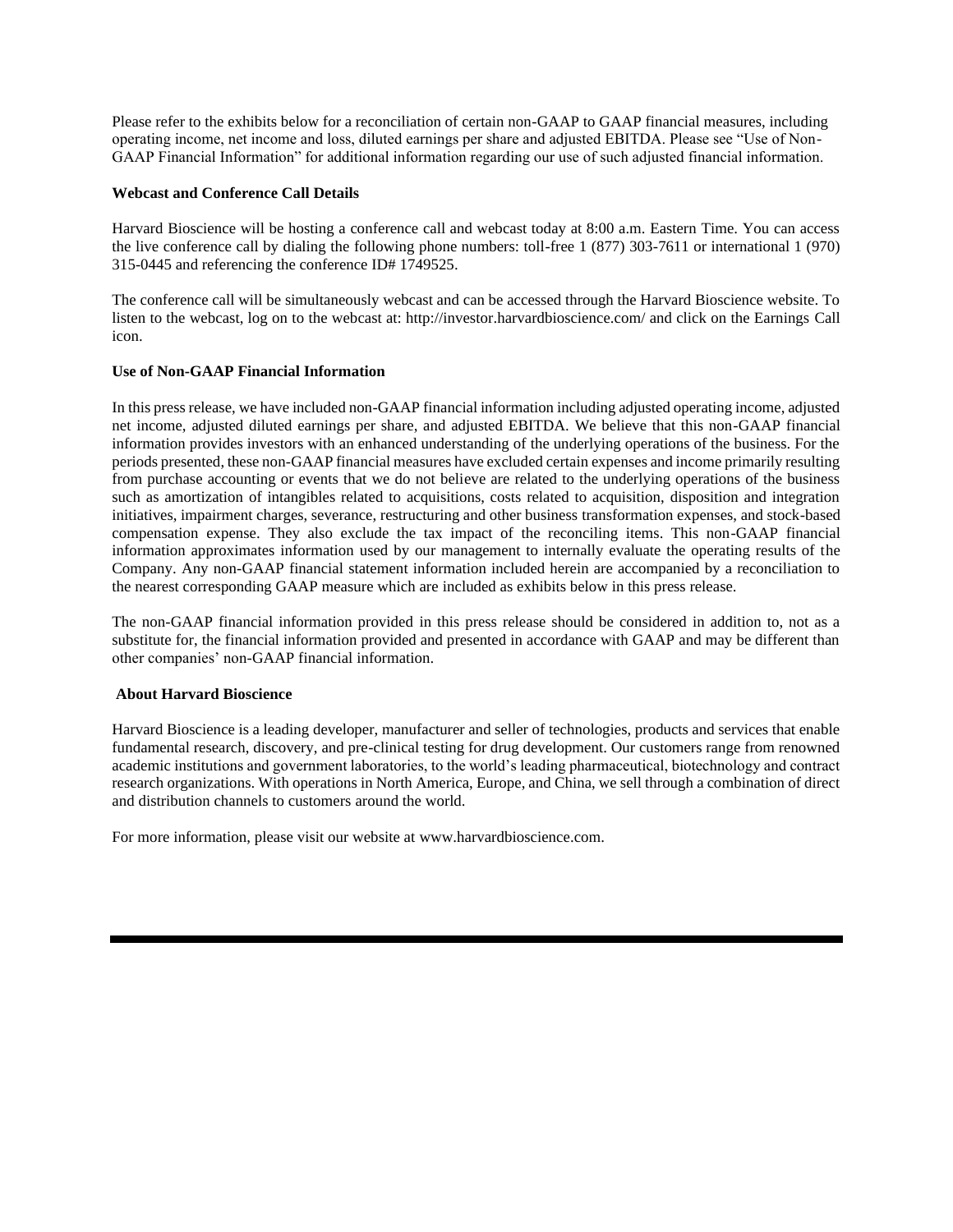#### **Forward-Looking Statements**

This press release contains forward-looking statements within the meaning of the federal securities laws, including the Private Securities Litigation Reform Act of 1995. You can identify these statements by our use of such words as "will," "guidance," "objectives," "optimistic," "potential," "future," "expects," "plans," "estimates," "continue," "drive," "strategy," "potential," "potentially," "growth," "long-term," "projects," "projected," "intends," "believes," "goals," "sees," "seek," "develop" "possible" "new," "emerging," "opportunity," "pursue" and similar expressions that do not relate to historical matters. Forward-looking statements in this press release or that may be made during our conference call may include, but are not limited to, statements or inferences about the Company's or management's beliefs or expectations, the Company's anticipated future revenues and earnings, the strength of the Company's market position and business model, industry outlook, the impact of the COVID-19 pandemic and related supply chain disruptions on the Company's business, the Company's business strategy, the positioning of the Company for growth, the market demand and opportunity for the Company's current products, or products it is developing or intends to develop, and the Company's plans, objectives and intentions that are not historical facts. These statements involve known and unknown risks, uncertainties and other factors that may cause the Company's actual results, performance, or achievements to be materially different from any future results, performance or achievements expressed or implied by the forward-looking statements. Investors should note that many factors, as more fully described under the caption "Risk Factors" in our Annual Report on Form 10-K for the year ended December 31, 2020, and in our other filings with the Securities and Exchange Commission and as otherwise enumerated herein or therein may cause the Company's actual results to differ materially from those in the forward-looking statements. The forward-looking statements in this press release are qualified by these risk factors. The Company's results may also be affected by factors of which the Company is not currently aware. The Company may not update these forward-looking statements, even though its situation may change in the future, unless it has obligations under the federal securities laws to update and disclose material developments related to previously disclosed information.

For investor inquiries, please contact Michael A. Rossi, Chief Financial Officer at (508) 893-8999.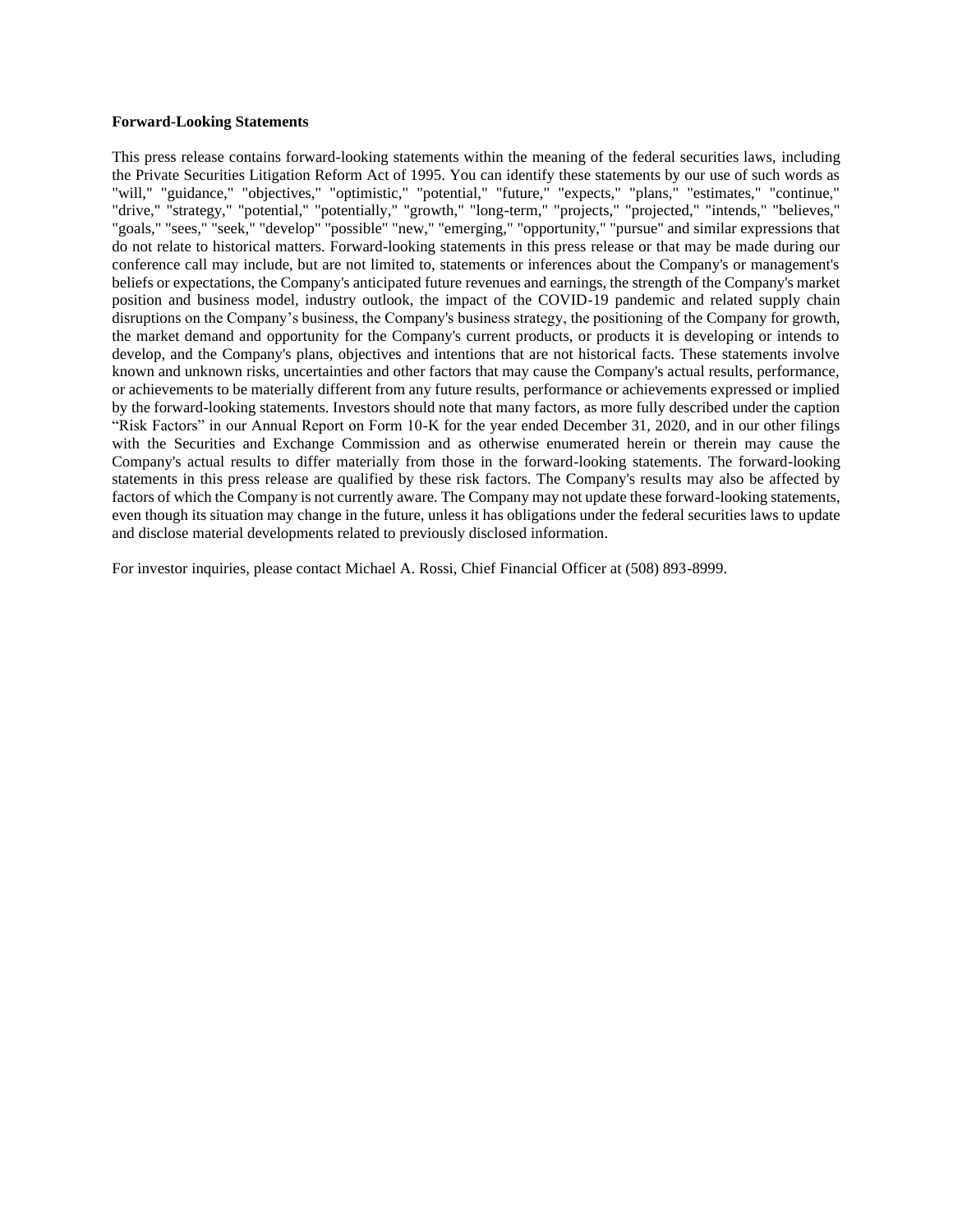## **HARVARD BIOSCIENCE, INC.**

## **Consolidated Statements of Operations**

#### **(unaudited, in thousands, except per share data)**

|                                             | <b>Three Months Ended</b> |        |              |                   |                   | <b>Year Ended</b> |              |                   |  |  |  |  |
|---------------------------------------------|---------------------------|--------|--------------|-------------------|-------------------|-------------------|--------------|-------------------|--|--|--|--|
|                                             | December 31, 2021         |        |              | December 31, 2020 | December 31, 2021 |                   |              | December 31, 2020 |  |  |  |  |
| Revenues                                    | \$                        | 33,055 | $\mathbb{S}$ | 30,984            | $\mathcal{S}$     | 118,904           | $\mathbb{S}$ | 102,100           |  |  |  |  |
| Cost of revenues                            |                           | 13,495 |              | 13,276            |                   | 51,252            |              | 44,059            |  |  |  |  |
| Gross profit                                |                           | 19,560 |              | 17,708            |                   | 67,652            |              | 58,041            |  |  |  |  |
| Operating expenses:                         |                           |        |              |                   |                   |                   |              |                   |  |  |  |  |
| Sales and marketing expenses                |                           | 7,343  |              | 5.470             |                   | 24.642            |              | 19,916            |  |  |  |  |
| General and administrative expenses         |                           | 6,115  |              | 5.681             |                   | 24,305            |              | 23,509            |  |  |  |  |
| Research and development expenses           |                           | 2,951  |              | 2,349             |                   | 10,799            |              | 8,685             |  |  |  |  |
| Amortization of intangible assets           |                           | 1,452  |              | 1,452             |                   | 5,840             |              | 5,710             |  |  |  |  |
| Total operating expenses                    |                           | 17.861 |              | 14.952            |                   | 65.586            |              | 57,820            |  |  |  |  |
| Operating income                            |                           | 1,699  |              | 2,756             |                   | 2,066             |              | 221               |  |  |  |  |
| Other (expense) income:                     |                           |        |              |                   |                   |                   |              |                   |  |  |  |  |
| Interest expense                            |                           | (379)  |              | (1,094)           |                   | (1,540)           |              | (4,831)           |  |  |  |  |
| Debt extinguishment and related costs       |                           |        |              | (1,876)           |                   |                   |              | (1,876)           |  |  |  |  |
| Other expense, net                          |                           | (189)  |              | (334)             |                   | (666)             |              | (806)             |  |  |  |  |
| Total other expense                         |                           | (568)  |              | (3,304)           |                   | (2,206)           |              | (7,513)           |  |  |  |  |
| Income (loss) before income taxes           |                           | 1,131  |              | (548)             |                   | (140)             |              | (7,292)           |  |  |  |  |
| Income tax expense                          |                           | 170    |              | 67                |                   | 148               |              | 518               |  |  |  |  |
| Net income (loss)                           | $\mathbb{S}$              | 961    | \$           | (615)             | \$                | (288)             | \$           | (7, 810)          |  |  |  |  |
| Earnings (Loss) per common share:           |                           |        |              |                   |                   |                   |              |                   |  |  |  |  |
| Basic earnings (loss) per common share      | $\mathcal{S}$             | 0.02   | $\mathbb{S}$ | (0.02)            | $\mathbb{S}$      | (0.01)            | $\mathbb{S}$ | (0.20)            |  |  |  |  |
| Diluted earnings (loss) per common share \$ |                           | 0.02   | \$           | (0.02)            | $\$$              | (0.01)            | \$           | (0.20)            |  |  |  |  |
| Weighted-average common shares:             |                           |        |              |                   |                   |                   |              |                   |  |  |  |  |
| Basic                                       |                           | 40,840 |              | 39,021            |                   | 40,343            |              | 38,640            |  |  |  |  |
| Diluted                                     |                           | 43,372 |              | 39,021            |                   | 40,343            |              | 38,640            |  |  |  |  |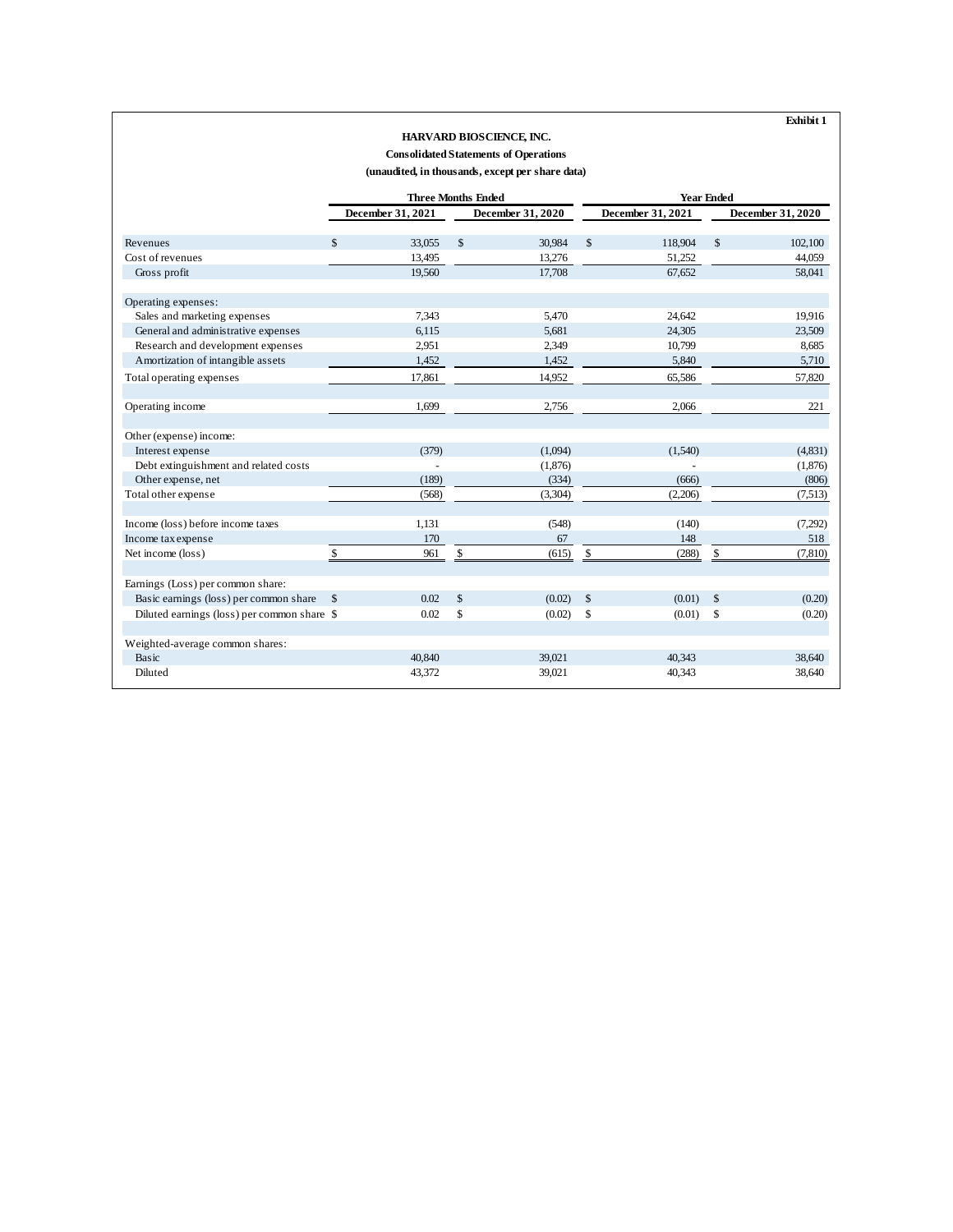|                                                                                                       |               |                   |    | <b>Exhibit 2</b>  |  |  |  |  |  |  |  |
|-------------------------------------------------------------------------------------------------------|---------------|-------------------|----|-------------------|--|--|--|--|--|--|--|
| HARVARD BIOSCIENCE, INC.<br><b>Condensed Consolidated Balance Sheets</b><br>(unaudited, in thousands) |               |                   |    |                   |  |  |  |  |  |  |  |
|                                                                                                       |               | December 31, 2021 |    | December 31, 2020 |  |  |  |  |  |  |  |
| Assets                                                                                                |               |                   |    |                   |  |  |  |  |  |  |  |
| Cash and cash equivalents                                                                             | \$            | 7,821             | \$ | 8,317             |  |  |  |  |  |  |  |
| Accounts receivables                                                                                  |               | 21.834            |    | 17,766            |  |  |  |  |  |  |  |
| Inventories                                                                                           |               | 27,587            |    | 22,262            |  |  |  |  |  |  |  |
| Other current assets                                                                                  |               | 4,341             |    | 3,355             |  |  |  |  |  |  |  |
| Total current assets                                                                                  |               | 61,583            |    | 51,700            |  |  |  |  |  |  |  |
| Property, plant and equipment                                                                         |               | 3,415             |    | 3,960             |  |  |  |  |  |  |  |
| Goodwill and other intangibles                                                                        |               | 85,074            |    | 91,741            |  |  |  |  |  |  |  |
| Other long-term assets                                                                                |               | 12,272            |    | 8,853             |  |  |  |  |  |  |  |
| <b>Total assets</b>                                                                                   | \$            | 162,344           | \$ | 156,254           |  |  |  |  |  |  |  |
|                                                                                                       |               |                   |    |                   |  |  |  |  |  |  |  |
| Liabilities and Stockholders' Equity                                                                  |               |                   |    |                   |  |  |  |  |  |  |  |
| Current portion, long-term debt                                                                       | $\mathcal{S}$ | 3,235             | \$ | 1,721             |  |  |  |  |  |  |  |
| Other current liabilities                                                                             |               | 22,081            |    | 19,332            |  |  |  |  |  |  |  |
| Total current liabilities                                                                             |               | 25,316            |    | 21,053            |  |  |  |  |  |  |  |
| Long-term debt                                                                                        |               | 45,095            |    | 46,286            |  |  |  |  |  |  |  |
| Other long-term liabilities                                                                           |               | 8,532             |    | 12,234            |  |  |  |  |  |  |  |
| Stockholders' equity                                                                                  |               | 83,401            |    | 76,681            |  |  |  |  |  |  |  |
| Total liabilities and stockholders' equity                                                            | \$            | 162,344           | \$ | 156,254           |  |  |  |  |  |  |  |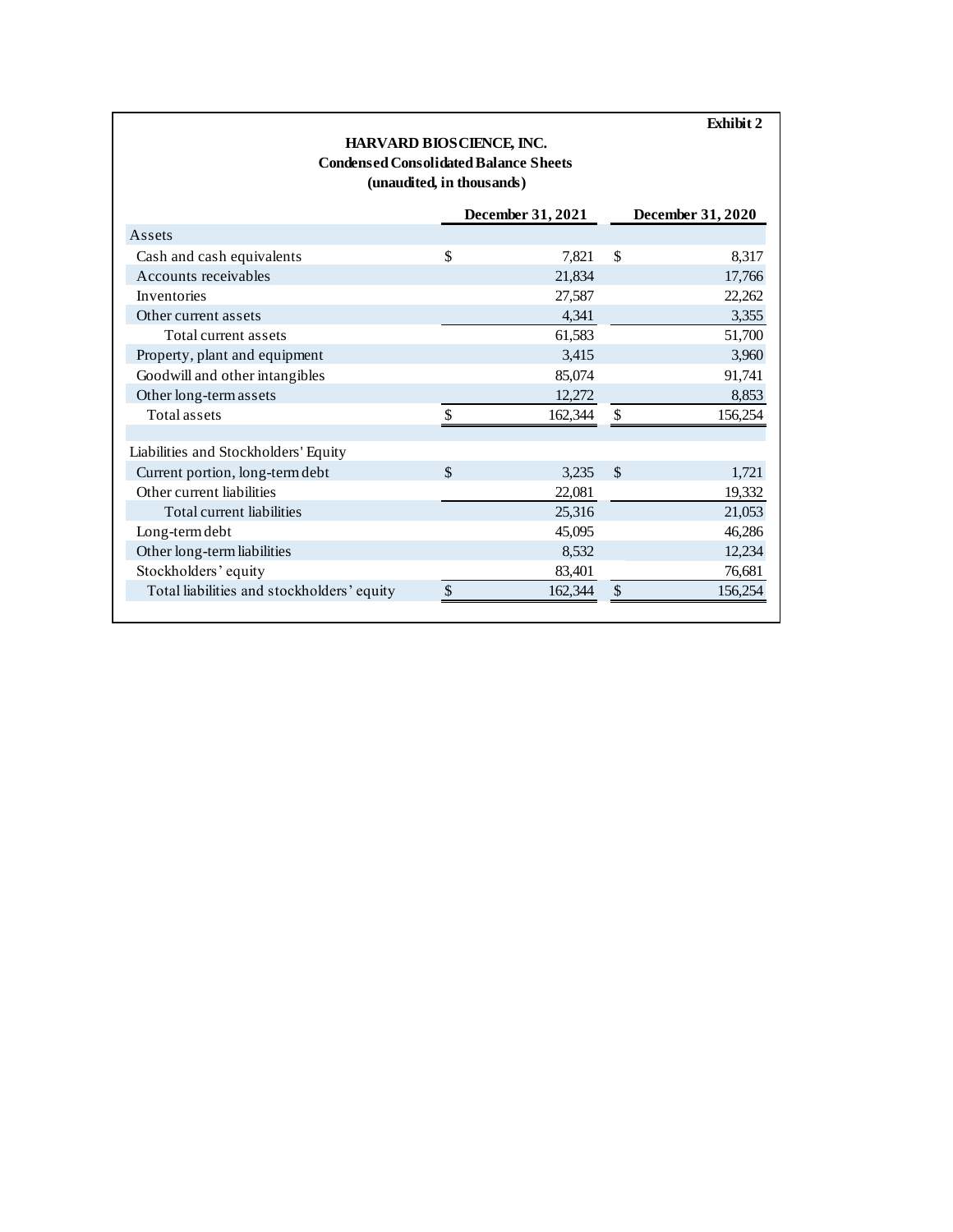# **HARVARD BIOSCIENCE, INC.**

# **Condensed Consolidated Statements of Cash Flows (unaudited, in thousands)**

|                                                         | <b>Year Ended</b> |                   |                   |  |  |  |
|---------------------------------------------------------|-------------------|-------------------|-------------------|--|--|--|
|                                                         |                   | December 31, 2021 | December 31, 2020 |  |  |  |
| Cash flows from operating activities:                   |                   |                   |                   |  |  |  |
| Net loss                                                | \$                | (288)             | (7, 810)<br>- \$  |  |  |  |
| Adjustments to operating cash flows                     |                   | 11,740            | 13,035            |  |  |  |
| Changes in operating assets and liabilities             |                   | (10, 190)         | 4,106             |  |  |  |
| Net cash provided by operating activities               |                   | 1,262             | 9,331             |  |  |  |
| Cash flows from investing activities:                   |                   |                   |                   |  |  |  |
| Additions to property, plant and equipment              |                   | (1,195)           | (1,152)           |  |  |  |
| Additions to intangible assets                          |                   | (150)             | (250)             |  |  |  |
| Net cash used in investing activities                   |                   | (1,345)           | (1,402)           |  |  |  |
|                                                         |                   |                   |                   |  |  |  |
| Cash flows from financing activities:                   |                   |                   |                   |  |  |  |
| Proceeds from borrowings                                |                   | 4,250             | 61,315            |  |  |  |
| Repayments of debt                                      |                   | (4,200)           | (66,912)          |  |  |  |
| Payments of debt issuance costs                         |                   | (102)             | (1,298)           |  |  |  |
| Debt extinguishment cost                                |                   |                   | (599)             |  |  |  |
| Proceeds from exercise of stock options                 |                   | 3,314             | 669               |  |  |  |
| Taxes related to net share settlemenrt of equity awards |                   | (3,514)           | (1,142)           |  |  |  |
| Net cash used in financing activities                   |                   | (252)             | (7,967)           |  |  |  |
| Effect of exchange rate changes on cash                 |                   | (161)             | 20                |  |  |  |
| Decrease in cash and cash equivalents                   |                   | (496)             | (18)              |  |  |  |
| Cash and cash equivalents at the beginning of period    |                   | 8,317             | 8,335             |  |  |  |
| Cash and cash equivalents at the end of period          | \$                | 7,821             | 8,317<br>S        |  |  |  |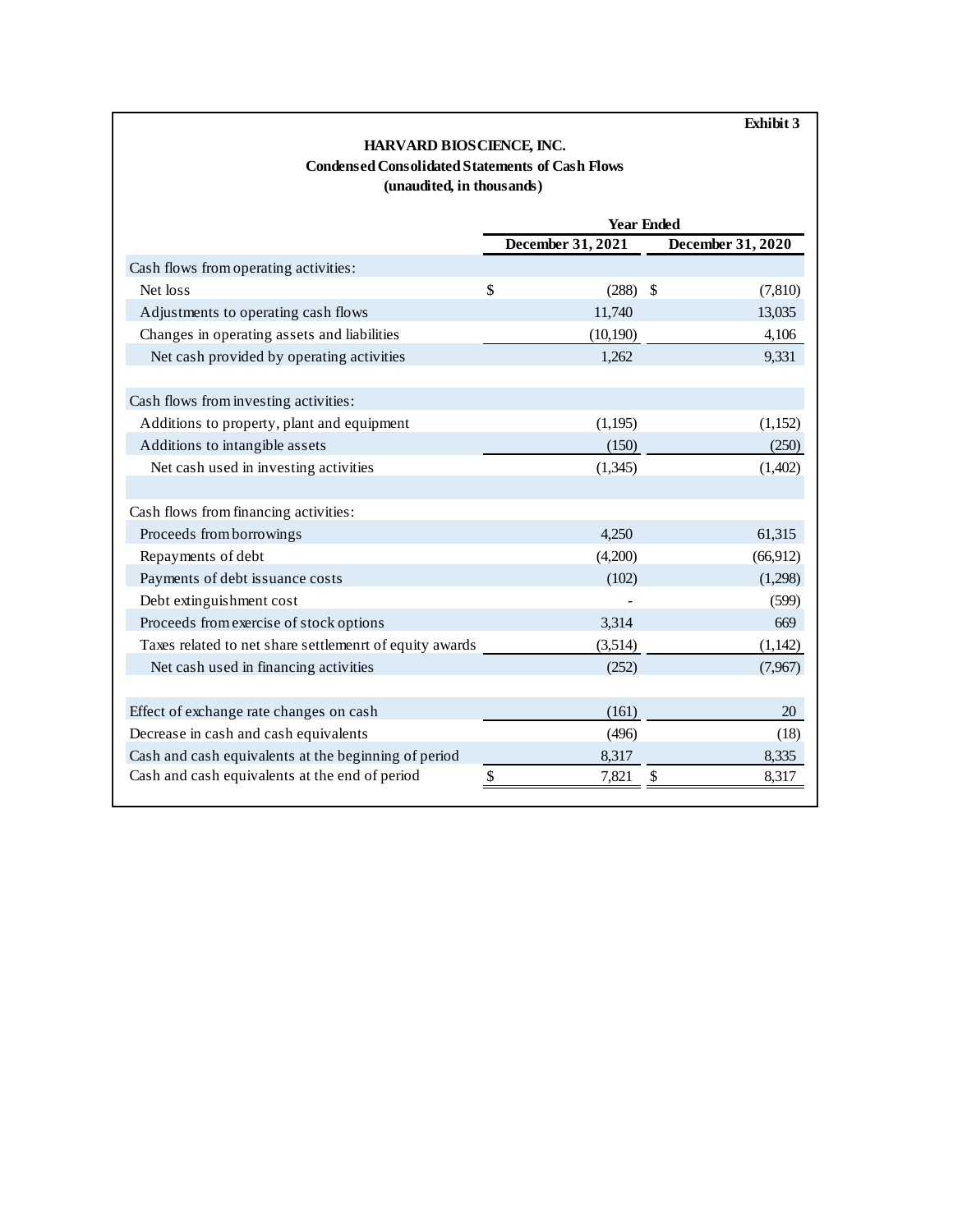## **HARVARD BIOSCIENCE, INC. Reconciliation of GAAP to Non-GAAP Financial Measures (unaudited) Three Months Ended December 31, 2021 (in thousands, except per share data)**

| <b>Statement of Operations</b>            |                    | <b>GAAP</b> | <b>Stock-Based</b><br>Compensation | <b>Acquired Assets</b><br><b>Amortization</b> | Restructuring,<br><b>Transformation</b> | <b>Income</b><br><b>Taxes</b> |                          | <b>ADJUSTED</b> |
|-------------------------------------------|--------------------|-------------|------------------------------------|-----------------------------------------------|-----------------------------------------|-------------------------------|--------------------------|-----------------|
|                                           |                    |             |                                    |                                               |                                         |                               |                          |                 |
| Revenues                                  | \$                 | 33,055      |                                    |                                               |                                         | $\mathcal{L}$                 | $\mathsf{\$}$            | 33,055          |
| Cost of revenues                          |                    | 13,495      | (35)                               | (12)                                          | (80)                                    |                               |                          | 13,368          |
| Gross profit                              |                    | 19,560      | 35                                 | 12                                            | 80                                      | $\sim$                        |                          | 19,687          |
| <b>Gross Margin</b>                       |                    | 59.2%       |                                    |                                               |                                         |                               |                          | 59.6%           |
| Operating expenses:                       |                    |             |                                    |                                               |                                         |                               |                          |                 |
| Sales and marketing expenses              |                    | 7,343       | (134)                              | (2)                                           | (277)                                   | ÷,                            |                          | 6,930           |
| General and administrative expenses       |                    | 6,115       | (823)                              | (16)                                          | (648)                                   |                               |                          | 4,628           |
| Research and development expenses         |                    | 2,951       | (41)                               | (10)                                          | (49)                                    |                               |                          | 2,851           |
| Amortization of intangible assets         |                    | 1,452       |                                    | (1,452)                                       |                                         |                               |                          |                 |
| Total operating expenses                  |                    | 17,861      | (998)                              | (1,480)                                       | (974)                                   |                               |                          | 14,409          |
| <b>Operating Expenses - % of Revenues</b> |                    | 54.0%       |                                    |                                               |                                         |                               |                          | 43.6%           |
| Operating income                          |                    | 1,699       | 1.033                              | 1,492                                         | 1,054                                   |                               |                          | 5,278           |
| <b>Operating Margin</b>                   |                    | 5.1%        |                                    |                                               |                                         |                               |                          | $16.0\%$        |
| Other (expense) income:                   |                    |             |                                    |                                               |                                         |                               |                          |                 |
| Interest expense                          |                    | (379)       | $\overline{a}$                     | $\overline{a}$                                | $\overline{a}$                          | $\sim$                        |                          | (379)           |
| Other expense, net                        |                    | (189)       |                                    |                                               |                                         |                               |                          | (189)           |
| Total other expense                       |                    | (568)       |                                    |                                               |                                         |                               |                          | (568)           |
| Income before income taxes                |                    | 1,131       | 1,033                              | 1,492                                         | 1,054                                   |                               |                          | 4,710           |
| Income tax expense                        |                    | 170         |                                    |                                               |                                         | 1,022                         |                          | 1,192           |
| Net income                                | $\mathcal{S}$      | 961         | $\overline{\mathcal{S}}$<br>1,033  | $\sqrt{3}$<br>1,492                           | \$<br>1,054                             | $\sqrt{S}$<br>(1,022)         | $\overline{\mathcal{S}}$ | 3,518           |
| Earnings per common share:                |                    |             |                                    |                                               |                                         |                               |                          |                 |
| Basic earnings per common share           | \$                 | 0.02        |                                    |                                               |                                         |                               | \$                       | 0.09            |
| Diluted earnings per common share         | $\mathbf{\hat{S}}$ | 0.02        |                                    |                                               |                                         |                               | $\mathbf{\hat{S}}$       | 0.08            |
| Weighted-average common shares:           |                    |             |                                    |                                               |                                         |                               |                          |                 |
| Basic                                     |                    | 40,840      |                                    |                                               |                                         |                               |                          | 40,840          |
| Diluted                                   |                    | 43,372      |                                    |                                               |                                         |                               |                          | 43,372          |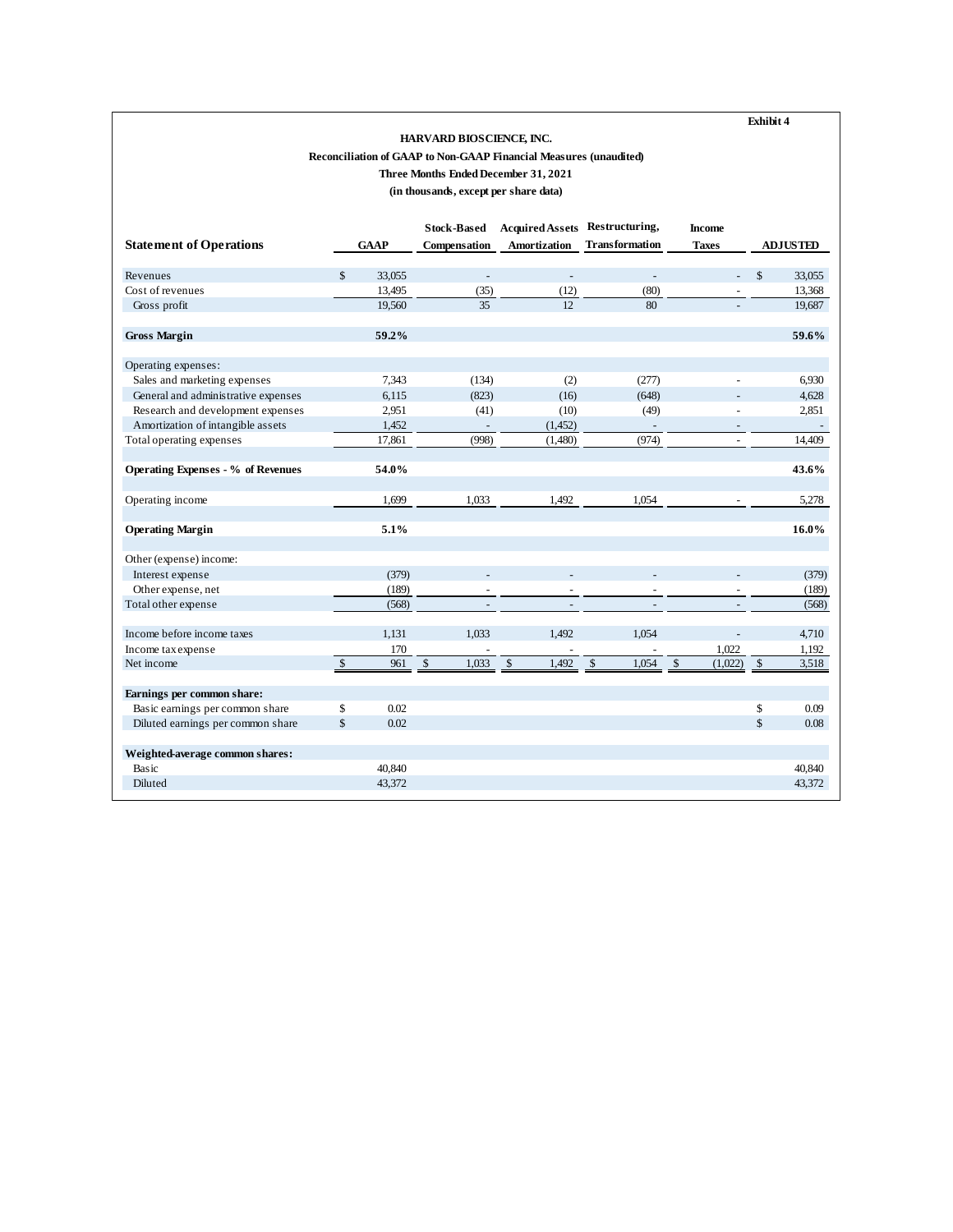**Exhibit 4.1**

## **HARVARD BIOSCIENCE, INC. Reconciliation of GAAP to Non-GAAP Financial Measures (unaudited) Three Months Ended December 31, 2020**

**(in thousands, except per share data)**

| <b>Statement of Operations</b>            |               | <b>GAAP</b> | <b>Stock-Based</b><br>Compensation | <b>Acquired Assets</b><br>Amortization | Restructuring,<br><b>Transformation</b> | <b>Income</b><br><b>Taxes</b> |                         | <b>ADJUSTED</b> |
|-------------------------------------------|---------------|-------------|------------------------------------|----------------------------------------|-----------------------------------------|-------------------------------|-------------------------|-----------------|
|                                           |               |             |                                    |                                        |                                         |                               |                         |                 |
| Revenues                                  | $\mathsf{\$}$ | 30,984      | $\overline{\phantom{a}}$           | $\overline{\phantom{a}}$               | $\blacksquare$                          | L.                            | $\mathsf{\$}$           | 30,984          |
| Cost of revenues                          |               | 13,276      | (22)                               | (19)                                   | (59)                                    |                               |                         | 13,176          |
| Gross profit                              |               | 17,708      | 22                                 | 19                                     | 59                                      |                               |                         | 17,808          |
| <b>Gross Margin</b>                       |               | 57.2%       |                                    |                                        |                                         |                               |                         | 57.5%           |
| Operating expenses:                       |               |             |                                    |                                        |                                         |                               |                         |                 |
| Sales and marketing expenses              |               | 5,470       | (57)                               | (2)                                    | (15)                                    |                               |                         | 5,396           |
| General and administrative expenses       |               | 5,681       | (873)                              | (18)                                   | (478)                                   |                               |                         | 4,312           |
| Research and development expenses         |               | 2,349       | (54)                               | (12)                                   | 20                                      | $\overline{a}$                |                         | 2,303           |
| Amortization of intangible assets         |               | 1,452       | $\Box$                             | (1,452)                                | $\overline{\phantom{a}}$                | $\overline{\phantom{a}}$      |                         | $\omega$        |
| Total operating expenses                  |               | 14,952      | (984)                              | (1,484)                                | (473)                                   | $\overline{\phantom{a}}$      |                         | 12,011          |
|                                           |               |             |                                    |                                        |                                         |                               |                         |                 |
| <b>Operating Expenses - % of Revenues</b> |               | 48.3%       |                                    |                                        |                                         |                               |                         | 38.8%           |
| Operating income                          |               | 2,756       | 1,006                              | 1,503                                  | 532                                     |                               |                         | 5,797           |
|                                           |               |             |                                    |                                        |                                         |                               |                         |                 |
| <b>Operating Margin</b>                   |               | 8.9%        |                                    |                                        |                                         |                               |                         | 18.7%           |
| Other (expense) income:                   |               |             |                                    |                                        |                                         |                               |                         |                 |
| Interest expense                          |               | (1,094)     |                                    |                                        |                                         |                               |                         | (1,094)         |
| Debt extinguishment and related costs     |               | (1,876)     |                                    |                                        | 1,876                                   |                               |                         |                 |
| Other expense, net                        |               | (334)       |                                    |                                        |                                         |                               |                         | (334)           |
| Total other expense                       |               | (3,304)     |                                    | ÷.                                     | 1,876                                   |                               |                         | (1,428)         |
| (Loss) income before income taxes         |               | (548)       | 1,006                              | 1,503                                  | 2,408                                   | L,                            |                         | 4,369           |
| Income tax (benefit) expense              |               | 67          |                                    |                                        |                                         | 1,034                         |                         | 1,101           |
| Net (loss) income                         | \$            | (615)       | $\sqrt{3}$<br>1,006                | \$<br>1,503                            | $\mathbb{S}$<br>2,408                   | $\sqrt{S}$<br>(1,034)         | $\sqrt[6]{\frac{1}{2}}$ | 3,268           |
| (Loss) Earnings per common share:         |               |             |                                    |                                        |                                         |                               |                         |                 |
| Basic (loss) earnings per common share    | $\mathbb{S}$  | (0.02)      |                                    |                                        |                                         |                               | $\mathcal{S}$           | 0.08            |
| Diluted (loss) earnings per common share  | \$            | (0.02)      |                                    |                                        |                                         |                               | \$                      | 0.08            |
|                                           |               |             |                                    |                                        |                                         |                               |                         |                 |
| Weighted-average common shares:           |               |             |                                    |                                        |                                         |                               |                         |                 |
| Basic                                     |               | 39,021      |                                    |                                        |                                         |                               |                         | 39,021          |
| Diluted                                   |               | 39,021      |                                    |                                        |                                         |                               |                         | 40,810          |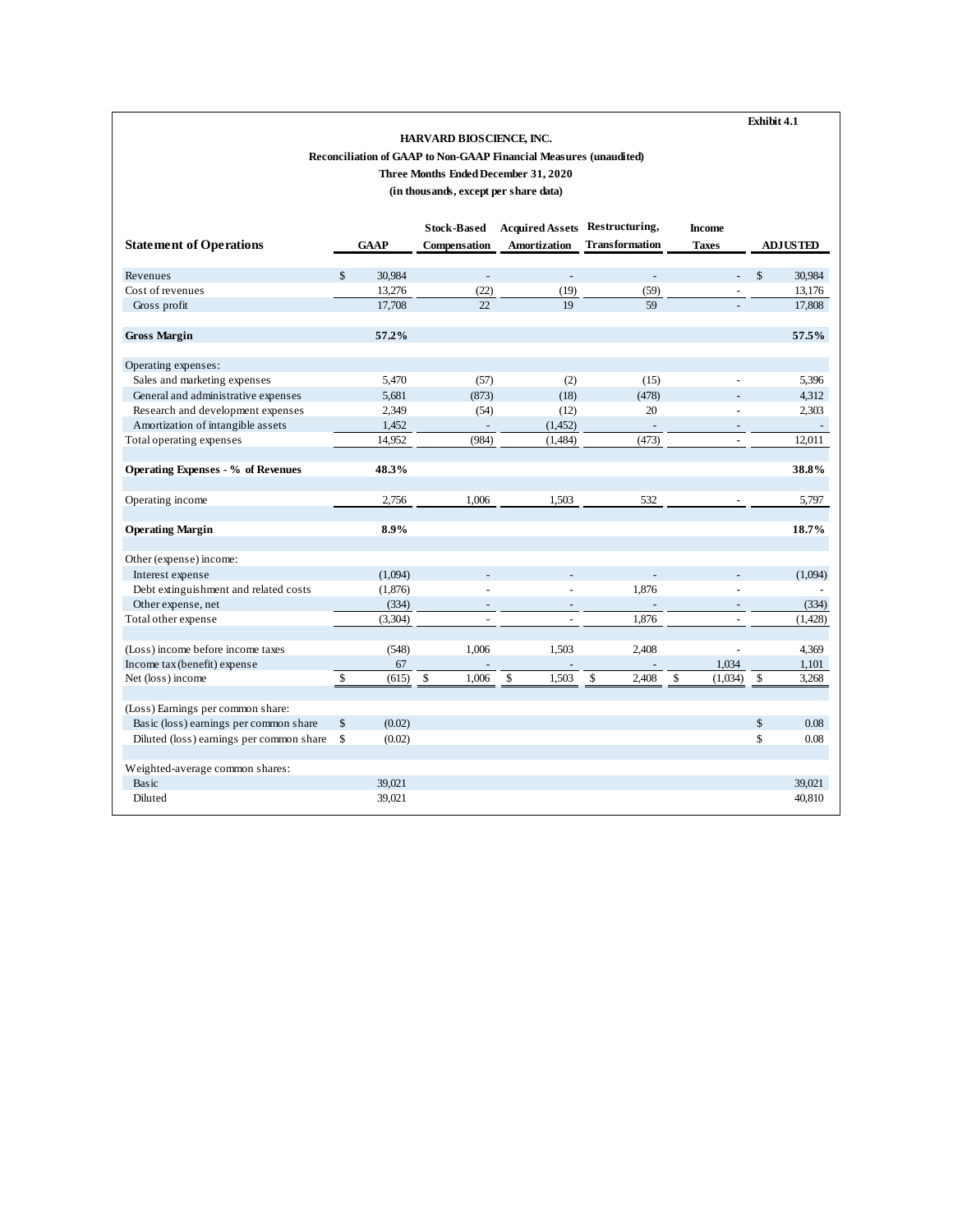**Exhibit 4.2**

## **HARVARD BIOSCIENCE, INC. Reconciliation of GAAP to Non-GAAP Financial Measures (unaudited) Year Ended December 31, 2021 (in thousands, except per share data)**

|                                                                   |               |              | <b>Stock-Based</b> | Acquired Assets Restructuring, |                          | <b>Income</b>              |                    |                          |
|-------------------------------------------------------------------|---------------|--------------|--------------------|--------------------------------|--------------------------|----------------------------|--------------------|--------------------------|
| <b>Statement of Operations</b>                                    |               | <b>GAAP</b>  | Compensation       | <b>Amortization</b>            | <b>Transformation</b>    | <b>Taxes</b>               |                    | <b>ADJUSTED</b>          |
| Revenues                                                          | \$            | 118,904      | $\Box$             | $\blacksquare$                 | $\sim$                   | $\mathcal{L}^{\text{max}}$ | $\mathsf{\$}$      | 118,904                  |
| Cost of revenues                                                  |               | 51,252       | (118)              | (63)                           | (327)                    |                            |                    | 50,744                   |
| Gross profit                                                      |               | 67,652       | 118                | 63                             | 327                      |                            |                    | 68,160                   |
|                                                                   |               |              |                    |                                |                          |                            |                    |                          |
| <b>Gross Margin</b>                                               |               | 56.9%        |                    |                                |                          |                            |                    | 57.3%                    |
| Operating expenses:                                               |               |              |                    |                                |                          |                            |                    |                          |
| Sales and marketing expenses                                      |               | 24,642       | (507)              | (8)                            | (652)                    |                            |                    | 23,475                   |
| General and administrative expenses                               |               | 24,305       | (3,416)            | (65)                           | (3,028)                  |                            |                    | 17,796                   |
| Research and development expenses                                 |               | 10,799       | (128)              | (42)                           | (455)                    | $\sim$                     |                    | 10,174                   |
| Amortization of intangible assets                                 |               | 5,840        | $\blacksquare$     | (5,840)                        | $\overline{\phantom{a}}$ | $\overline{\phantom{a}}$   |                    | $\overline{\phantom{a}}$ |
| Total operating expenses                                          |               | 65,586       | (4,051)            | (5,955)                        | (4, 135)                 | $\blacksquare$             |                    | 51,445                   |
| <b>Operating Expenses - % of Revenues</b>                         |               | 55.2%        |                    |                                |                          |                            |                    | 43.3%                    |
|                                                                   |               |              |                    |                                |                          |                            |                    |                          |
| Operating income                                                  |               | 2,066        | 4,169              | 6,018                          | 4,462                    |                            |                    | 16,715                   |
| <b>Operating Margin</b>                                           |               | 1.7%         |                    |                                |                          |                            |                    | 14.1%                    |
| Other (expense) income:                                           |               |              |                    |                                |                          |                            |                    |                          |
| Interest expense                                                  |               | (1,540)      | $\overline{a}$     |                                |                          |                            |                    | (1,540)                  |
| Other expense, net                                                |               | (666)        |                    |                                |                          |                            |                    | (666)                    |
| Total other expense                                               |               | (2,206)      |                    |                                |                          |                            |                    | (2,206)                  |
|                                                                   |               |              | 4,169              | 6,018                          |                          |                            |                    |                          |
| (Loss) income before income taxes<br>Income tax (benefit) expense |               | (140)<br>148 |                    |                                | 4,462                    | 3,387                      |                    | 14,509<br>3,535          |
| Net (loss) income                                                 | $\sqrt{2}$    | $(288)$ \$   | 4,169              | $\sqrt{3}$<br>6,018            | \$<br>4,462              | $\sqrt{3}$<br>$(3,387)$ \$ |                    | 10,974                   |
|                                                                   |               |              |                    |                                |                          |                            |                    |                          |
| Earnings (Loss) per common share:                                 |               |              |                    |                                |                          |                            |                    |                          |
| Basic earnings (loss) per common share                            | \$            | (0.01)       |                    |                                |                          |                            | \$                 | 0.27                     |
| Diluted earnings (loss) per common share                          | $\mathcal{S}$ | (0.01)       |                    |                                |                          |                            | $\mathbf{\hat{S}}$ | 0.25                     |
| Weighted-average common shares:                                   |               |              |                    |                                |                          |                            |                    |                          |
| Basic                                                             |               | 40,343       |                    |                                |                          |                            |                    | 40,343                   |
| Diluted                                                           |               | 40.343       |                    |                                |                          |                            |                    | 43,153                   |
|                                                                   |               |              |                    |                                |                          |                            |                    |                          |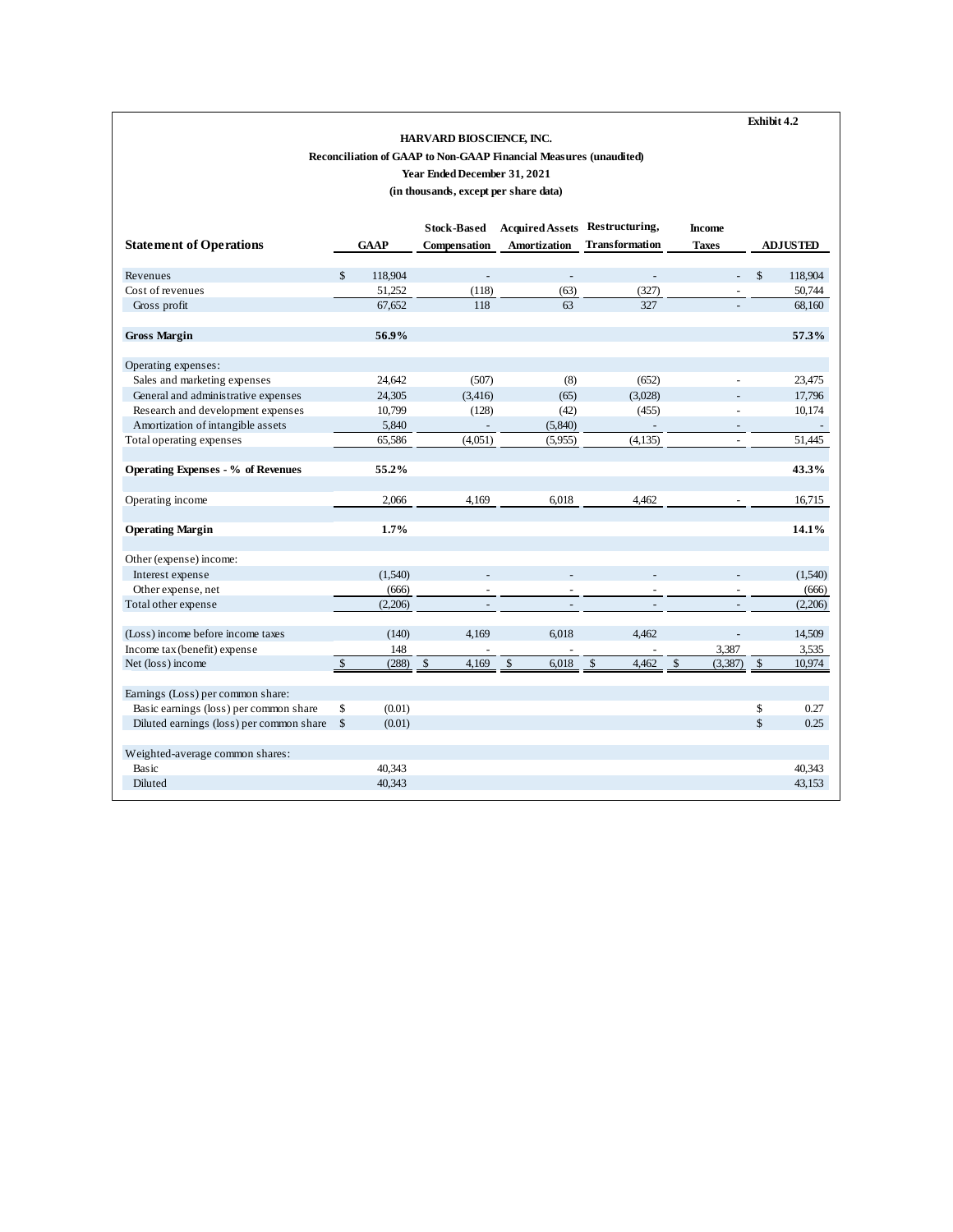**Exhibit 4.3**

## **HARVARD BIOSCIENCE, INC.**

## **Reconciliation of GAAP to Non-GAAP Financial Measures (unaudited)**

**Year Ended December 31, 2020**

**(in thousands, except per share data)**

|                                           |               |             | <b>Stock-Based</b>       | <b>Acquired Assets</b>   | Restructuring,        | <b>Income</b>            |               |                 |
|-------------------------------------------|---------------|-------------|--------------------------|--------------------------|-----------------------|--------------------------|---------------|-----------------|
| <b>Statement of Operations</b>            |               | <b>GAAP</b> | Compensation             | <b>Amortization</b>      | <b>Transformation</b> | <b>Taxes</b>             |               | <b>ADJUSTED</b> |
| Revenues                                  | $\mathsf{\$}$ | 102,100     |                          |                          |                       | $\overline{a}$           | $\mathsf{\$}$ | 102,100         |
| Cost of revenues                          |               | 44,059      | (65)                     | (78)                     | (80)                  |                          |               | 43,836          |
| Gross profit                              |               | 58,041      | 65                       | 78                       | 80                    |                          |               | 58,264          |
| <b>Gross Margin</b>                       |               | 56.8%       |                          |                          |                       |                          |               | 57.1%           |
| Operating expenses:                       |               |             |                          |                          |                       |                          |               |                 |
| Sales and marketing expenses              |               | 19,916      | (263)                    | (8)                      | (140)                 | L.                       |               | 19,505          |
| General and administrative expenses       |               | 23,509      | (3,121)                  | (68)                     | (3,957)               |                          |               | 16,363          |
| Research and development expenses         |               | 8,685       | (198)                    | (56)                     | 11                    | $\ddot{\phantom{1}}$     |               | 8,442           |
| Amortization of intangible assets         |               | 5,710       | $\blacksquare$           | (5,710)                  |                       | $\overline{\phantom{a}}$ |               |                 |
| Total operating expenses                  |               | 57,820      | (3,582)                  | (5, 842)                 | (4,086)               | L.                       |               | 44,310          |
| <b>Operating Expenses - % of Revenues</b> |               | 56.6%       |                          |                          |                       |                          |               | 43.4%           |
| Operating income                          |               | 221         | 3,647                    | 5,920                    | 4,166                 |                          |               | 13,954          |
| <b>Operating Margin</b>                   |               | 0.2%        |                          |                          |                       |                          |               | 13.7%           |
| Other (expense) income:                   |               |             |                          |                          |                       |                          |               |                 |
| Interest expense                          |               | (4,831)     | $\blacksquare$           | $\overline{\phantom{a}}$ |                       |                          |               | (4,831)         |
| Debt extinguishment and related costs     |               | (1,876)     |                          |                          | 1,876                 |                          |               |                 |
| Other expense, net                        |               | (806)       |                          |                          |                       |                          |               | (806)           |
| Total other expense                       |               | (7,513)     | $\overline{\phantom{a}}$ | $\overline{\phantom{a}}$ | 1,876                 | $\overline{\phantom{a}}$ |               | (5,637)         |
| (Loss) income before income taxes         |               | (7,292)     | 3,647                    | 5,920                    | 6,042                 | L.                       |               | 8.317           |
| Income tax expense                        |               | 518         |                          |                          |                       | 1,469                    |               | 1,987           |
| Net (loss) income                         | \$            | (7, 810)    | $\mathbb{S}$<br>3,647    | \$<br>5,920              | \$<br>6,042           | $\mathbb{S}$<br>(1,469)  | \$            | 6,330           |
| Earnings (Loss) per common share:         |               |             |                          |                          |                       |                          |               |                 |
| Basic earnings (loss) per common share    | \$            | (0.20)      |                          |                          |                       |                          | \$            | 0.16            |
| Diluted earnings (loss) per common share  | \$            | (0.20)      |                          |                          |                       |                          | \$            | 0.16            |
| Weighted-average common shares:           |               |             |                          |                          |                       |                          |               |                 |
| Basic                                     |               | 38.640      |                          |                          |                       |                          |               | 38,640          |
| Diluted                                   |               | 38,640      |                          |                          |                       |                          |               | 39,985          |